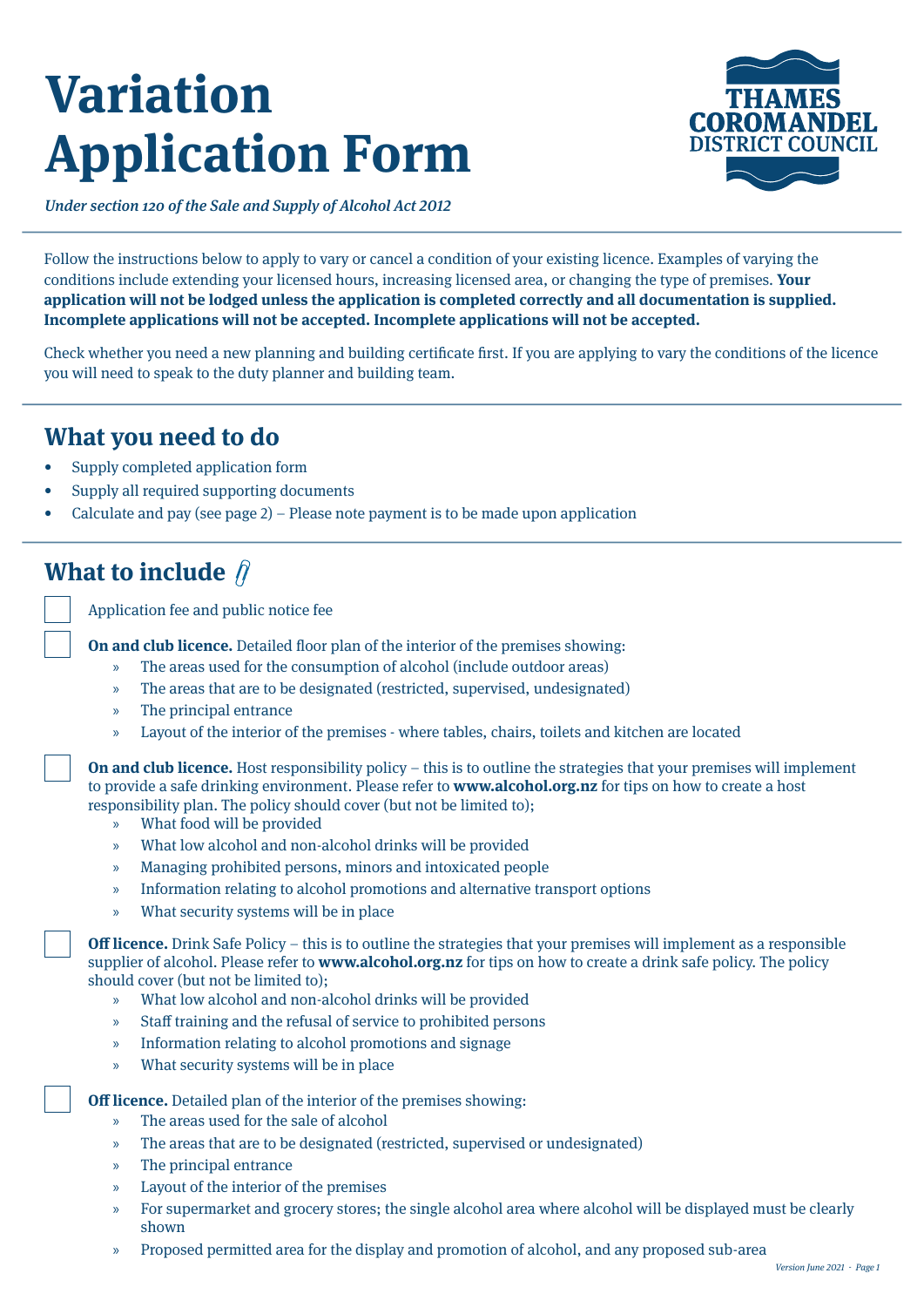Supporting documentation relevant to the condition(s) to be varied or cancelled

A building and planning certificate issued by the local authority that the proposed use of the premises meets the requirements of the resource Management Act 1991 and the building code. Please visit **[www.tcdc.govt.nz/Our-](http://www.tcdc.govt.nz/Our-Services/Licences-and-Permits/Alcohol-Licences-Alcohol-Bans--District-Licensing-/How-to-apply-for-an-alcohol-licence/)[Services/Licences-and-Permits/Alcohol-Licences-Alcohol-Bans--District-Licensing-/How-to-apply-for-an](http://www.tcdc.govt.nz/Our-Services/Licences-and-Permits/Alcohol-Licences-Alcohol-Bans--District-Licensing-/How-to-apply-for-an-alcohol-licence/)[alcohol-licence/](http://www.tcdc.govt.nz/Our-Services/Licences-and-Permits/Alcohol-Licences-Alcohol-Bans--District-Licensing-/How-to-apply-for-an-alcohol-licence/)** for more information and application form.

Copy of existing licence

### **Calculating the fee**

Fees are set out under the Sale and Supply of Alcohol Fees Regulations (2013). They are a risk based fee for all alcohol licenses. Use the tables below to calculate the fee to be paid when lodging your application.

| <b>Weighting</b><br><b>Licence Type</b> |  |                    | <b>Type of Premises</b>                                             |
|-----------------------------------------|--|--------------------|---------------------------------------------------------------------|
| 15                                      |  | On Licence         | Class 1 restaurant, night club, tavern                              |
| 10                                      |  | On Licence         | Class 2 restaurant, hotel, function centre                          |
| 5                                       |  | On Licence         | Class 3 restaurant, other                                           |
| $\overline{2}$                          |  | On Licence         | BYO restaurant, theatre, cinema, winery cellar door                 |
| 15                                      |  | Off Licence        | Supermarket, grocery store, Bottle store                            |
| 10                                      |  | <b>Off Licence</b> | Hotel, Tavern                                                       |
| 5                                       |  | <b>Off Licence</b> | Class 1,2 or 3 club, remote sales, premises not otherwise specified |
| $\overline{2}$                          |  | Off Licence        | Winery cellar door                                                  |
| 15                                      |  | Club Licence       | Class 1 club                                                        |
| 10                                      |  | Club Licence       | Class 2 club                                                        |
| 5                                       |  | Club Licence       | Class 3 club                                                        |

#### **1 - Total Points** (tick one)

**1 - Total Points**

#### **Definitions**

Class 1 restaurant - Restaurants with a significant separate bar area which, in the opinion of the Territorial Authority operate that bar at least one night a week in the nature of a tavern, such as serving alcohol without meals to tables in the bar area.

Class 2 restaurant - A restaurant that has a separate bar (which may include a small bar area) but which, in the opinion of the Territorial Authority, does not operate that area in the nature of a tavern at any time.

Class 3 restaurant - A restaurant that only serves alcohol to the tables and does not have a separate bar area.

Class 1 clubs - clubs which, in the opinion of Territorial Authority, are large clubs (with 1,000 or more members of purchase age) and which, in the opinion of Territorial Authority, operate in the nature of a tavern (for example a large working men's club, combined clubs, or large 'cossie' clubs).

Class 2 clubs - clubs which do not fit class 1 or class 3 definitions (for example larger sports clubs, medium sized RSAs, many provincial social clubs).

Class 3 clubs - clubs which, in the opinion of Territorial Authority, are small clubs (with fewer than 250 members of purchase age) and which operate a bar for 40 hours or less per week (for example small sports clubs like bowling clubs, golf clubs, bridge clubs, and small RSAs).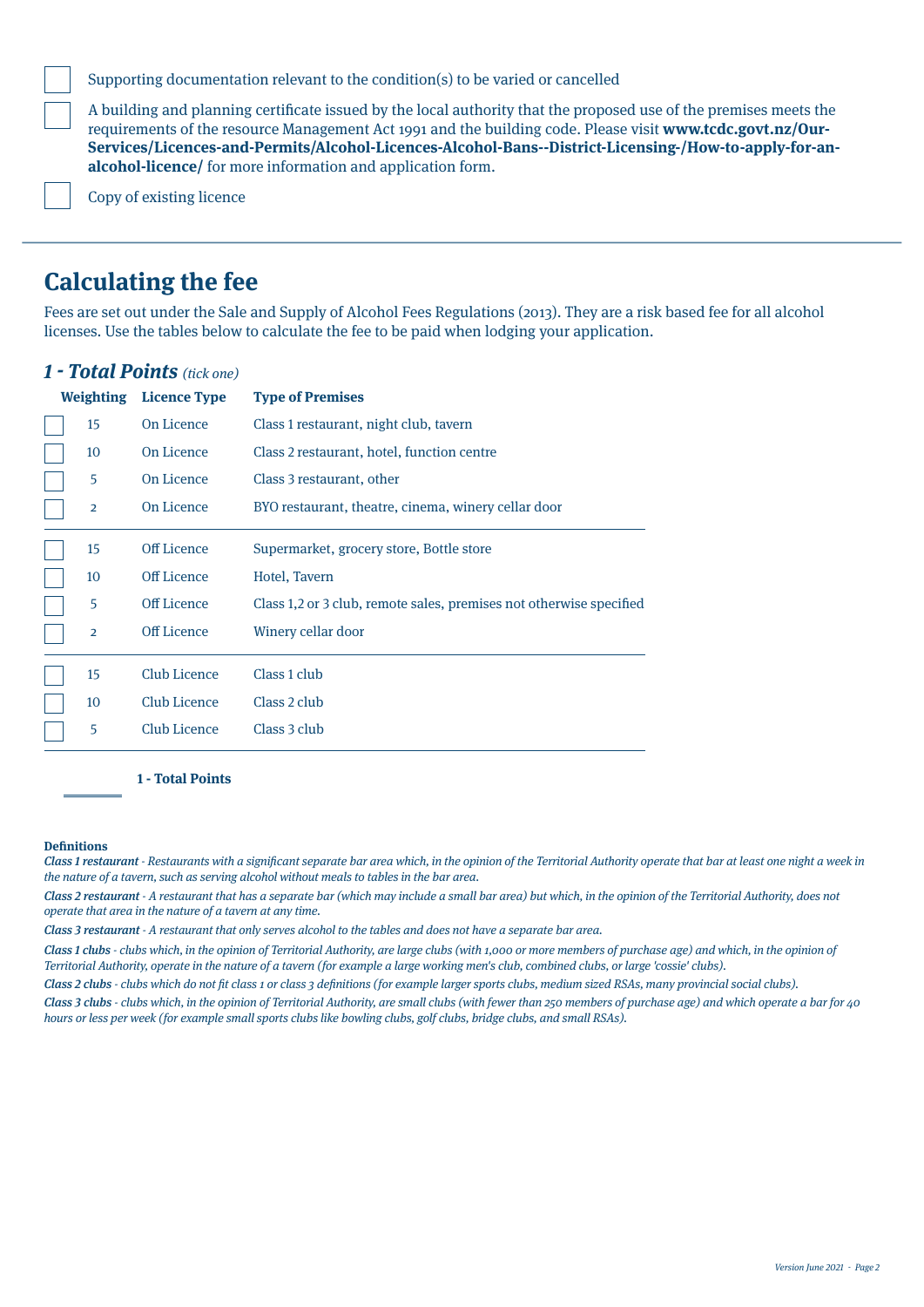#### **2 - Total Points** (tick one)

| <b>Weighting</b> | <b>Licence Type</b>                      | Latest trading hour allowed by licence |
|------------------|------------------------------------------|----------------------------------------|
| $\Omega$         | On licence or club licence               | 2:00am or earlier                      |
| 3                | On licence or club licence               | Between 2:01am and 3:00am              |
| 5                | On licence or club licence               | Any time after 3:00am                  |
| $\mathbf{0}$     | Off Licence (excl remote sales premises) | 10:00pm or earlier                     |
| 3                | Off Licence (excl remote sales premises) | Any time after 10:00pm                 |
| $\Omega$         | Remote sales premises                    | Not applicable                         |
|                  | 2 - Total Points                         |                                        |

### **3 - Total Points** (tick one)

|             | <b>Weighting</b> Licence Type | Number of holdings in the last 18 months |
|-------------|-------------------------------|------------------------------------------|
| $\mathbf 0$ | All licence types             | None                                     |
| 10          | All licence types             |                                          |
| 20          | All licence types             | 2 or more                                |
|             |                               |                                          |

**3 - Total Points**

#### **Add your points together to get your total**

| 1 - Total Points |  | 2 - Total Points | <sup>1</sup> 3 - Total Points | - - | <b>WEIGHTING</b> |
|------------------|--|------------------|-------------------------------|-----|------------------|
|                  |  |                  |                               |     |                  |

#### **Tick the risk rating that matches the total points**

| <b>Total</b><br><b>Points</b> | <b>Risk</b><br><b>Rating</b> | <b>Application fee</b><br>(incl GST) |
|-------------------------------|------------------------------|--------------------------------------|
| $0 - 2$                       | <b>Very low</b>              | \$368.00                             |
| $3 - 5$                       | Low                          | \$609.50                             |
| $6 - 15$                      | Medium                       | \$816.50                             |
| $16 - 25$                     | High                         | \$1,023.50                           |
| $26+$                         | <b>Very High</b>             | \$1,207.50                           |

#### **Public notice \$100**

The public notice will be published on our website. An administration fee of \$100 is required.

|  |  |  |  |  |  | <b>FULL PAYMENT IS TO BE MADE UPON APPLICATION</b> |
|--|--|--|--|--|--|----------------------------------------------------|
|--|--|--|--|--|--|----------------------------------------------------|

## **Payment options**

In person - You can pay by cash, eftpos or credit card at any of our service centres Thames, Whangamata, Whitianga and Coromandel

#### Online at **www.tcdc.govt.nz/internetbanking**

| Office<br>use only | <b>APPLICATION FEE (Including GST)</b><br>$\mathbf{\Phi}$ | <b>RECEIPT NUMBER</b> | <b>RECEIPT AMOUNT</b><br>ш | <b>PAYMENT</b><br><b>RECEIVED</b> | <b>CASHIER NAME</b> |
|--------------------|-----------------------------------------------------------|-----------------------|----------------------------|-----------------------------------|---------------------|
|                    | <b>COMMENTS</b>                                           |                       |                            |                                   |                     |
|                    |                                                           |                       |                            |                                   |                     |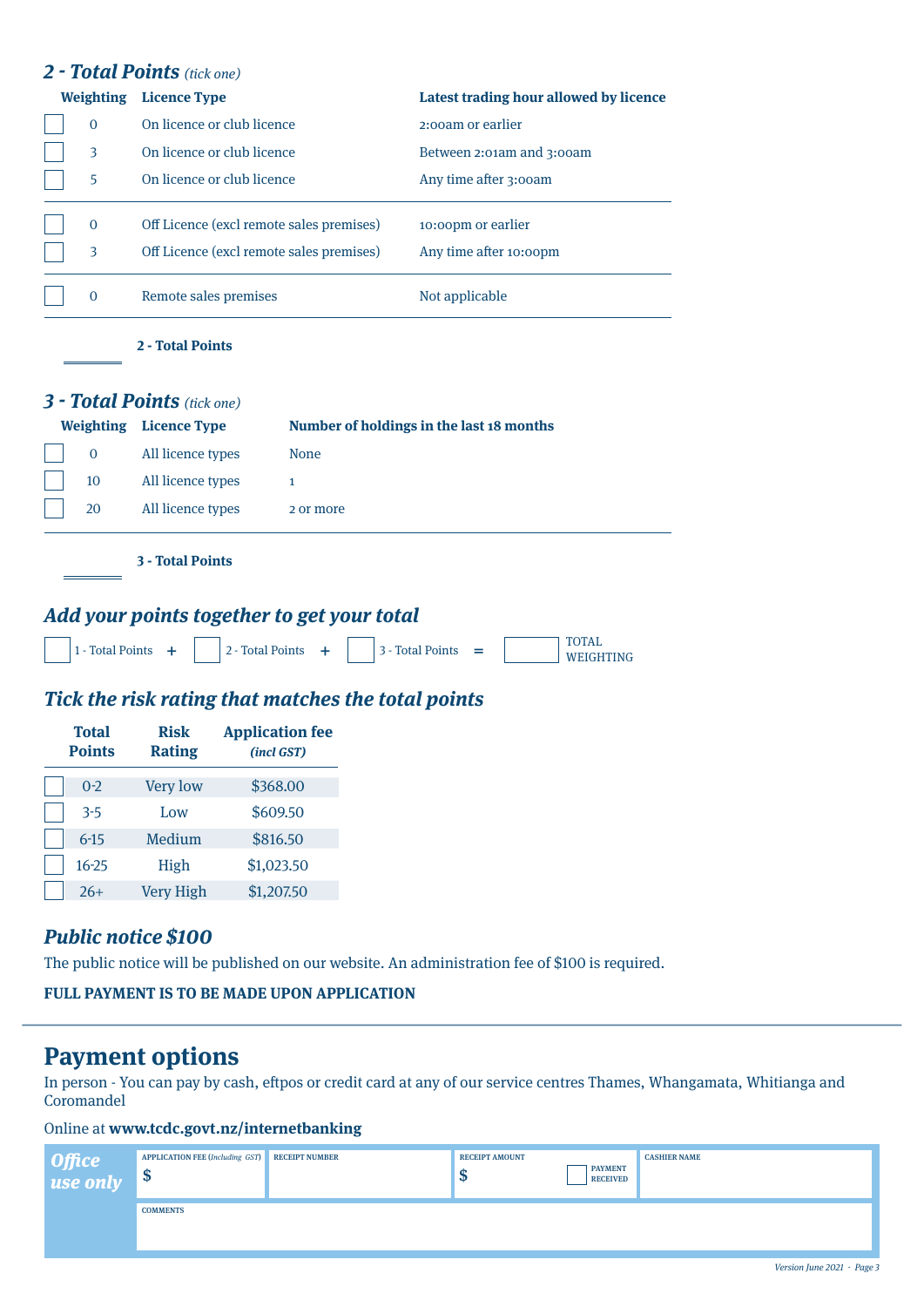# **Application for Variation or Cancellation of Condition**



Section 120 of the Sale and Supply of Alcohol Act 2012

To the Secretary of the Thames-Coromandel District Licensing Committee this application is made in accordance with the details set out below.

# **Licence details**

| 1) | What type of licence is held? | ON<br><b>OFF</b><br><b>CLUB</b> |                |
|----|-------------------------------|---------------------------------|----------------|
|    | Licence<br>number             |                                 | Expiry<br>date |

# **Applicants details**

dd/mm/yyyy

| 2) | Applicant name<br>( <i>name to appear on licence</i> ) |                                      |  |
|----|--------------------------------------------------------|--------------------------------------|--|
|    | Contact<br>name                                        |                                      |  |
|    | Contact phone<br>number                                | Postal address for service documents |  |
|    | Email<br>address                                       |                                      |  |

| Does the applicant (or any company directors) have any criminal convictions?         | $ $ YES | <b>NO</b> |
|--------------------------------------------------------------------------------------|---------|-----------|
| If YES, what was the nature of the offence, date of conviction and penalty suffered? |         |           |

| <b>Nature of the offence</b> | Date of conviction | <b>Penalty Suffered</b> |
|------------------------------|--------------------|-------------------------|
|                              |                    |                         |
|                              |                    |                         |
|                              |                    |                         |
|                              |                    |                         |
|                              |                    |                         |
|                              |                    |                         |
|                              |                    |                         |

| 4) | Are you applying as an individual?             | YES (go to question 5) | NO (go to question 7) |
|----|------------------------------------------------|------------------------|-----------------------|
| 5) | What is your occupation?                       |                        |                       |
| 6) | When and where were you born?<br>Date of birth | Place of               |                       |

birth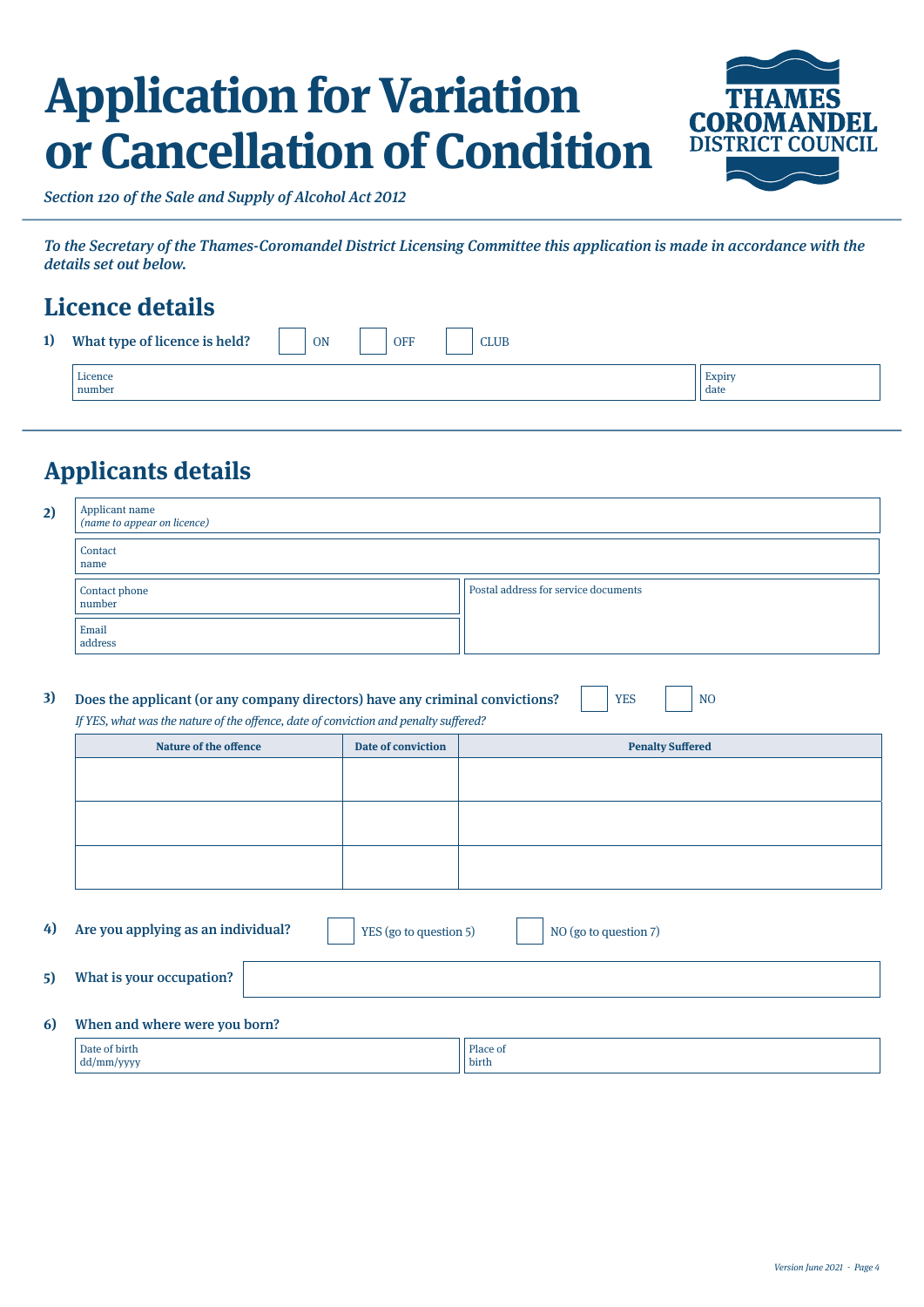# **Premises details**

| 7) | Address of proposed<br>  licensed premises | Postcode |
|----|--------------------------------------------|----------|
| 8) | Trading name<br>of the premises            |          |

| <b>Application details</b> |                                                                            |  |
|----------------------------|----------------------------------------------------------------------------|--|
| 9)                         | Is the application for a:<br>OR<br><b>CANCELLATION</b><br><b>VARIATION</b> |  |
| <b>10)</b>                 | Which licence condition/s does the applicant wish to vary or cancel?       |  |
|                            |                                                                            |  |
|                            |                                                                            |  |
|                            |                                                                            |  |
| 11)                        | Please provide reasons for a variation or cancellation:                    |  |
|                            |                                                                            |  |
|                            |                                                                            |  |

#### **IMPORTANT NOTE:**

The New Zealand Police report on all applications and provide information of any convictions or concerns involving the applicant to the District Licensing Committee.

The personal information that you provide in this form will be held and protected by TCDC in accordance with our privacy statement, available at www.tcdc.govt.nz/Your-Council/About-this-Site/Privacy-Statement/